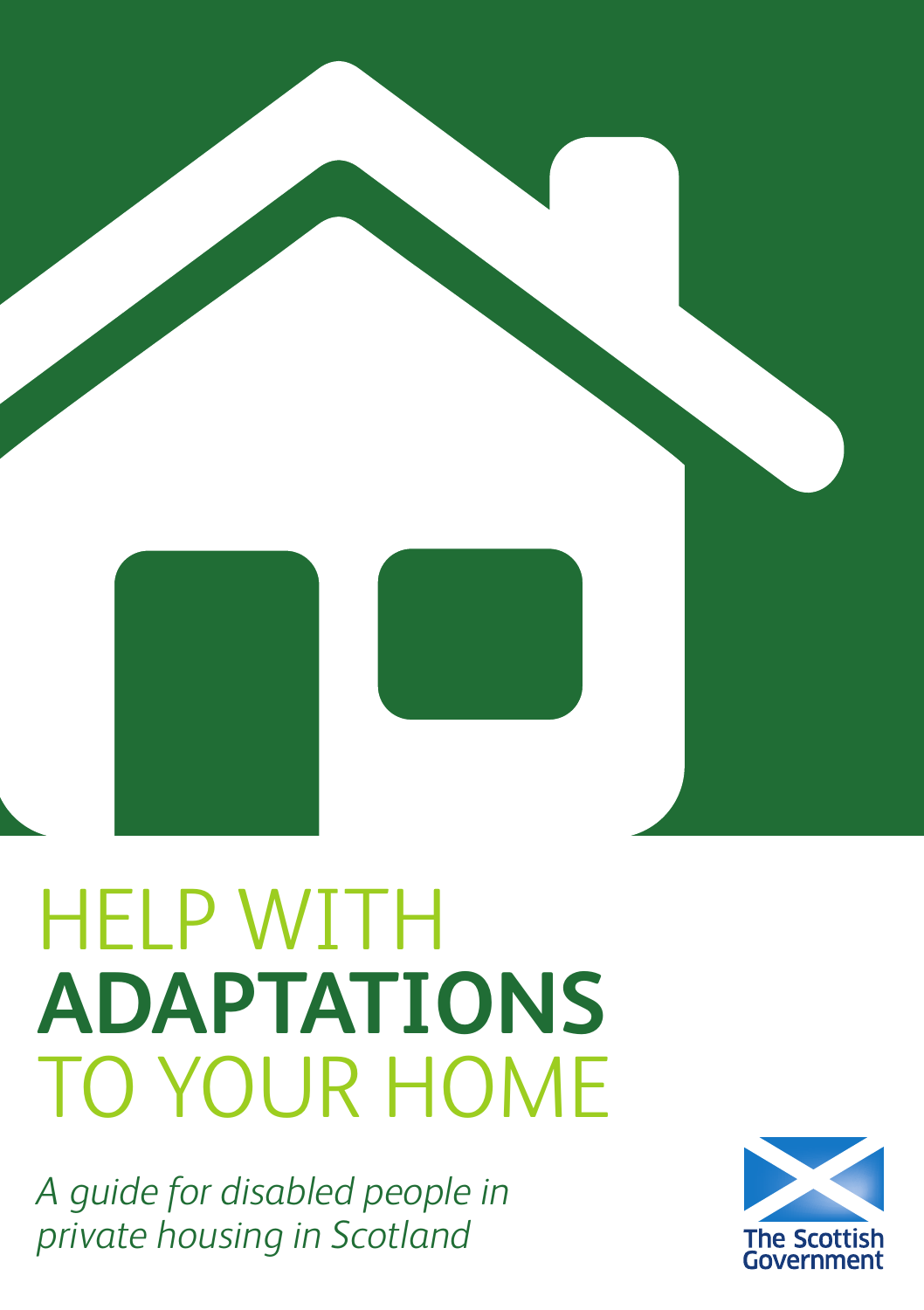# **INTRODUCTION**

This leaflet is for people living in privately owned housing. It tells you about the help available from the local council with the



cost of adapting a home for a disabled person. (If your home is rented from the council or a housing association you should ask your landlord about the help available.)

A revised system of assistance was introduced in April 2009. Councils are required by law to provide assistance in certain circumstances, but in other situations can decide what to offer. They must provide information about what help they will provide in each circumstance.

# **GETTING YOUR NEEDS ASSESSED**

Help adapting your home is available if you have a need that is deemed a priority for assistance by your council.

This will be established by an assessment of your circumstances to see what sort of difficulties you are facing in your home and what might be the best way of helping you.

Where necessary, the assessment will also look at the needs of other family members living with you, including anyone who helps care for you.

The local council will decide whether your need is a priority – in other words, how urgently you need help. Each council has its own system for doing this and should give you information about it.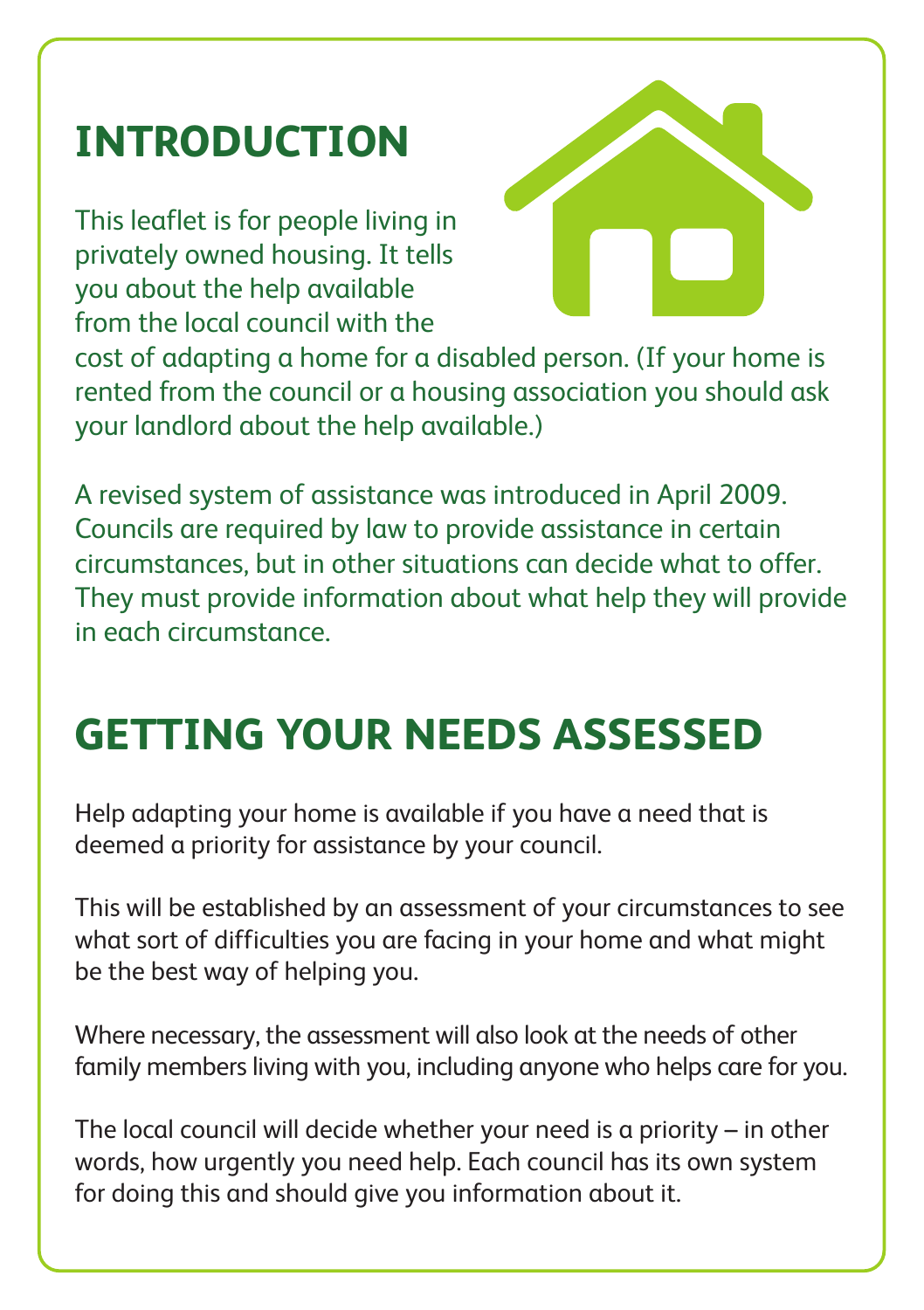Sometimes the assessment may decide that instead of adapting your home another option – such as moving to a different property – is the best way of meeting your need. If this is the case, the council will work with you to explore your options.

If you are unhappy with the outcome of the assessment you should ask the council's social work department how you can appeal. If you are still unhappy after the appeal, you may want to contact the Scottish Public Services Ombudsman on 0800 377 7330, SPSO Freepost EH641, Edinburgh EH3 0BR or **ask@spso.org.uk**

When an adaptation is the best way to meet your need, you can apply for financial help.

#### **WHAT ADAPTATIONS CAN I GET HELP WITH?**

You can now get help with a wide range of structural adaptations. That is permanent changes to your home that involve building work such as:

**replacing the bath with a walk-in shower** 

- **constructing a ramp to help you get into your home**
- **fitting lower work surfaces to make the kitchen easier to use.**

These are only examples – not a full list.

Most structural adaptations attract 'mandatory grant' – this means that the council must give a grant as long as you have been assessed as having a priority need.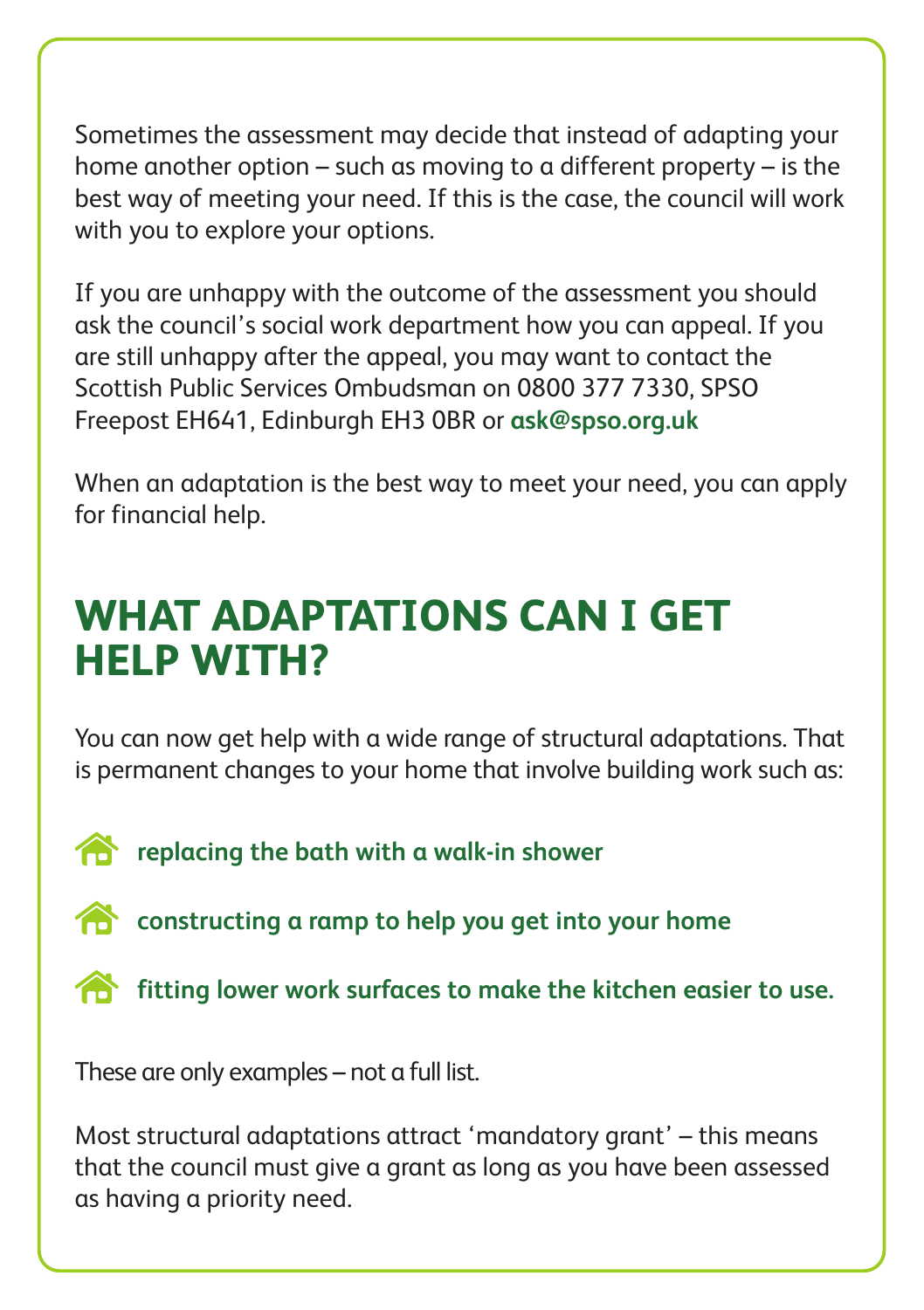# **HOW MUCH GRANT WILL I GET?**

Where the council is awarding a mandatory grant, this must cover 80% of the actual cost of the work you have been assessed as needing.

The grant must cover 100% of the cost of the work if you receive one of these welfare benefits:

**Income Support** 

- **Income Based Jobseeker's Allowance**
- **Pension Credit (quarantee element)**

**Income Related Employment and Support Allowance.**

A council may decide there are circumstances in which people entitled to 80% grant receive more. Your council should tell you what their policy on this is.

The council must be satisfied that the cost of the work is reasonable. They can ask you to get further estimates of the cost if they believe the estimates you've obtained are not reasonable.

Where you want to carry out work over and above what you have been assessed as needing – for example you want extra tiling when replacing the bath with a shower – you will need to pay for this yourself as grant will not cover these extra costs. Such additional work should not, however, affect the grant you receive to adapt your home.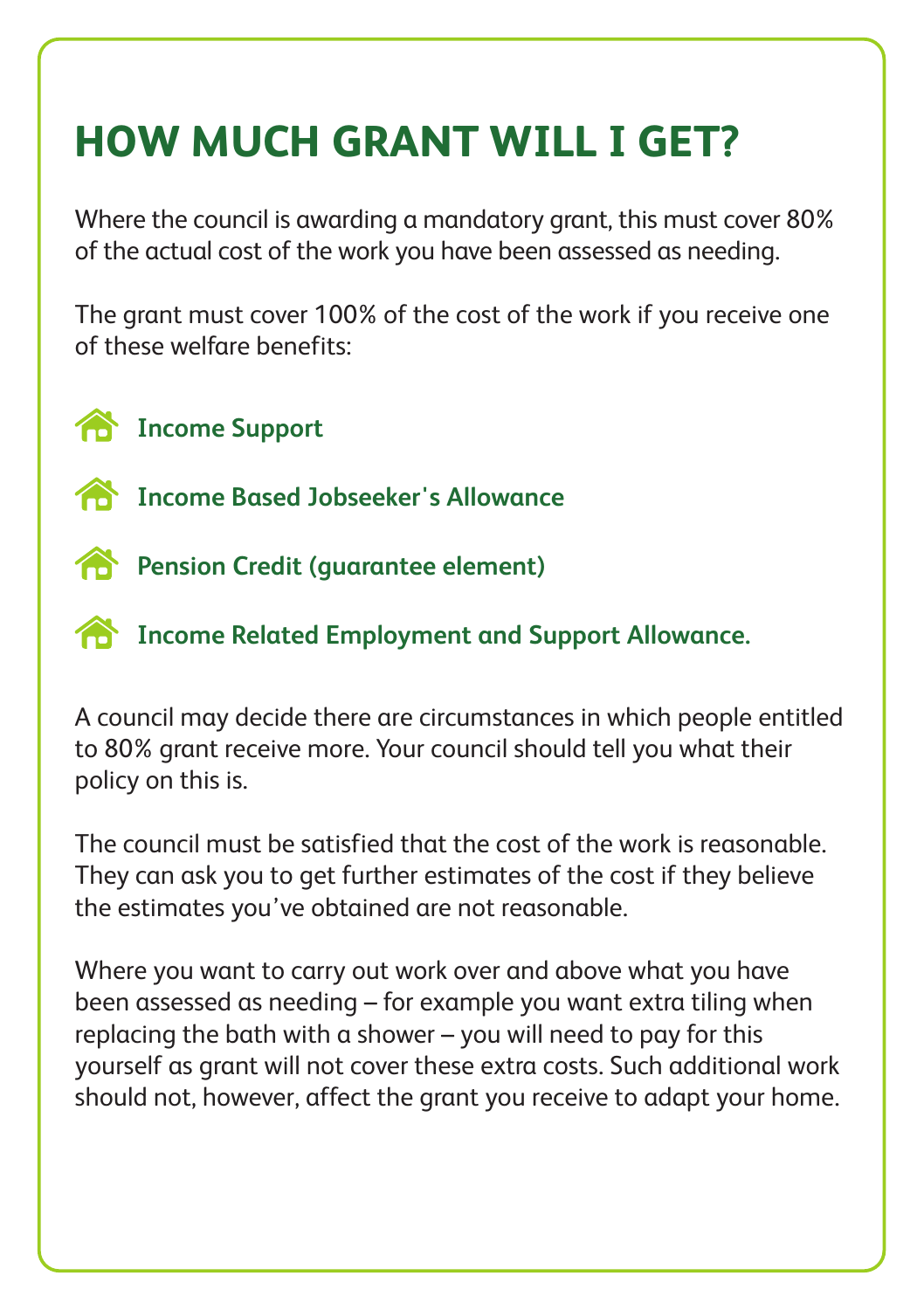# **HELP TO EXTEND YOUR HOME**

Councils do not have to give grant for a house extension unless it is for bathroom or toilet facilities.

If an extension to your home does not attract mandatory grant – for example where this is for a ground-floor bedroom – councils can decide to give a 'discretionary grant'. Your council can choose how it calculates any discretionary grant it offers.

You should check what your council's policy on this is and what system it uses to determine how much grant you can receive.

Where you still face costs, the council must give you advice and information about any other options there may be for paying for the work, such as loans.

#### **OTHER ASSISTANCE**

This leaflet describes the help available under housing law.

Assistance may also be available from the council's social work service. For example, under the Chronically Sick and Disabled Persons Act 1970, councils must ensure that where a disabled person's need is assessed as being a priority, that need is met within a reasonable time period.

So, if you cannot cover the full cost of meeting your need, you should contact your social work department to discuss how your need can be met.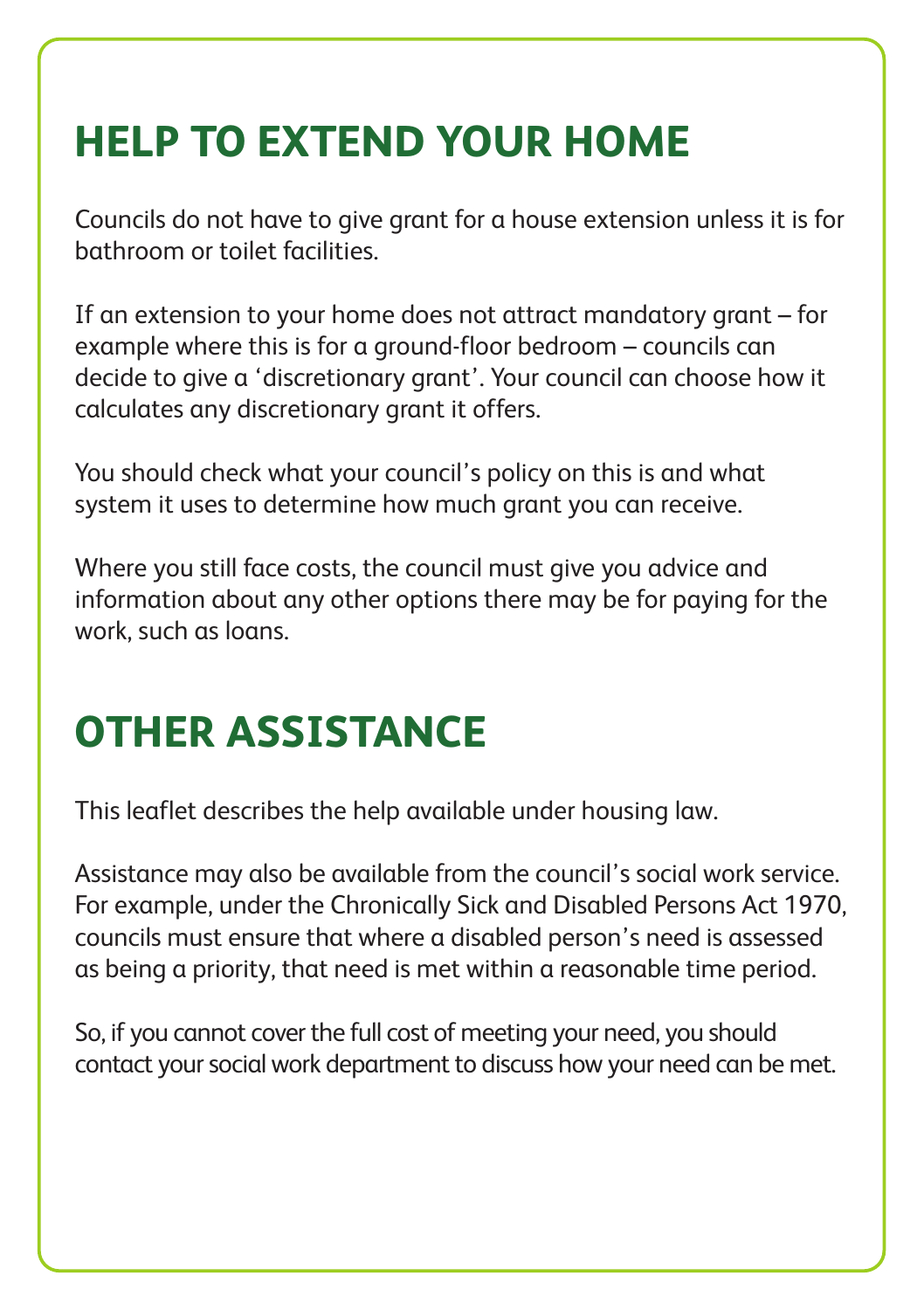# **HELP FOR PRIVATE TENANTS**

If you rent your home privately the landlord cannot unreasonably refuse to give consent for an adaptation that you need.

Once you have consent you should apply for assistance from the council in the same way as a home owner. If you later move out of the rented house, and your landlord requires you to remove the adaptation you made, your council must provide help to do this.

#### **GETTING MORE INFORMATION**

This leaflet is not intended to be a detailed guide to the law on help with adaptations. It provides only a general overview of what is set out in:

**Part 2 of the Housing (Scotland) Act 2006** 

- **The Housing (Scotland) Act 2006 (Scheme of Assistance) Regulations 2008**
- **Welfare law such as section 2 of the Chronically Sick and Disabled Persons Act 1970.**

For more information about getting help with adaptations you should contact your local council.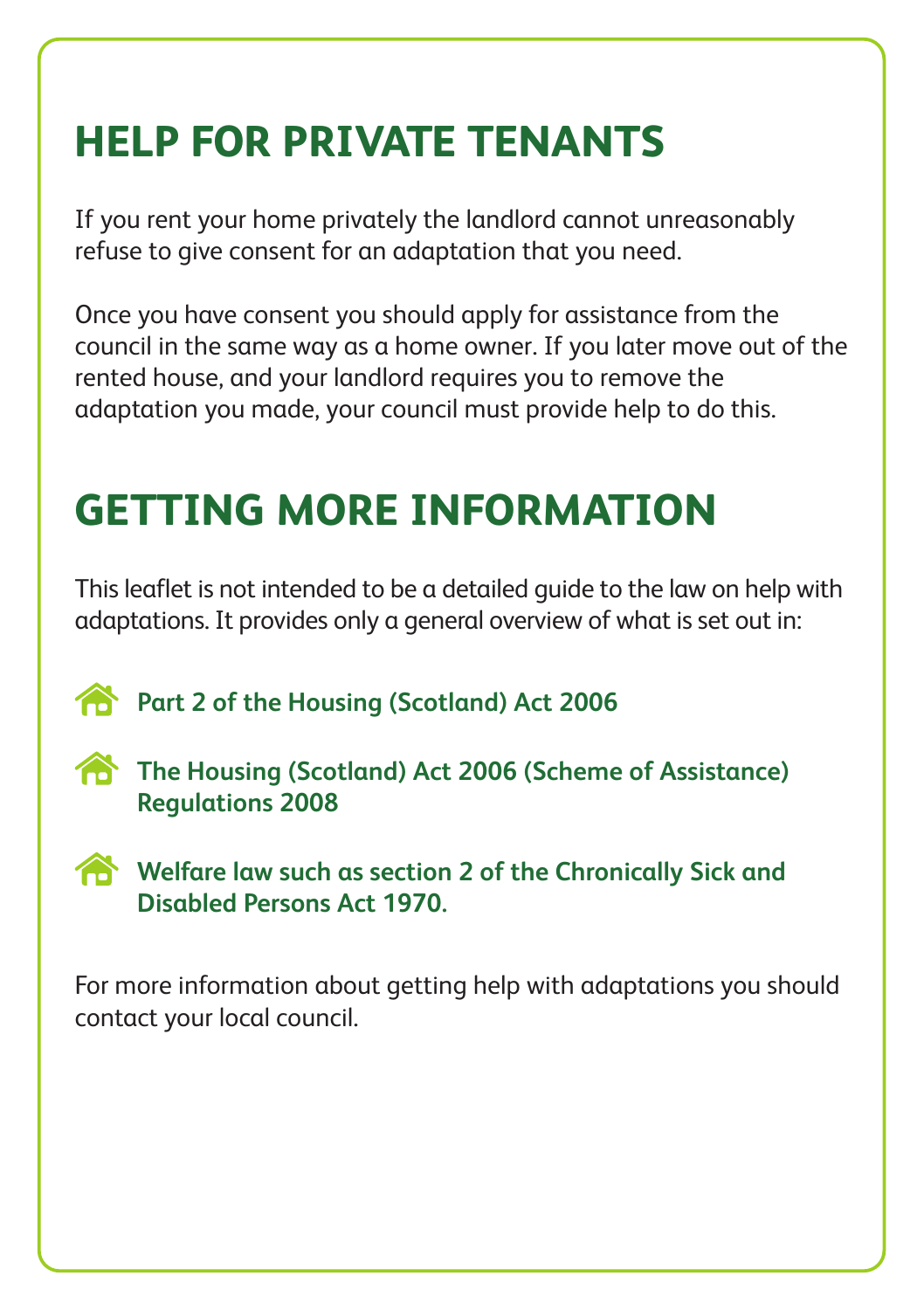#### **USEFUL ORGANISATIONS**

The two organisations listed below helped advise the Scottish Government on the new system of help with adaptations, and can offer specialist advice to disabled people on adaptations and other housing options:

**Advice Service Capability Scotland** Tel: 0131 313 5510 Textphone: 0131 346 2529 Email: **ascs@capability-scotland.org.uk**

**Ownership Options in Scotland** Tel: 0131 661 3400 Email: **info@oois.org.uk**

These organisations will be able to tell you about any other local or national advice agencies which may be able to help you further.

**Update** is Scotland's national disability information service. Their Helpline number is 0131 669 1600.

It's also worth noting that your local **Care and Repair** organisation provides advice and practical assistance for older and disabled people. Check the phone book or ask your council for details of your local Care and Repair.